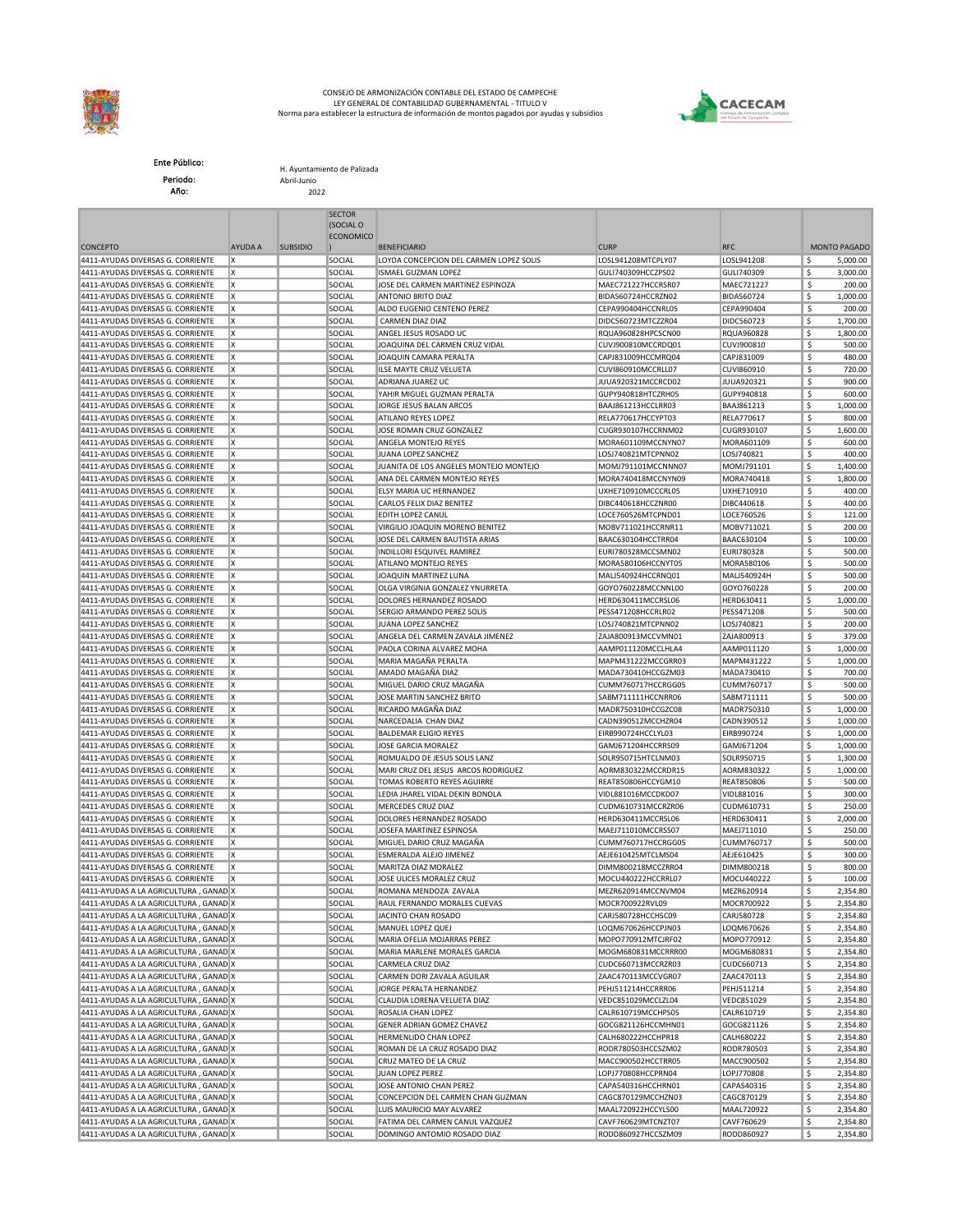| 4411-AYUDAS A LA AGRICULTURA, GANAD X                                             | SOCIAL | CARMELA PERERA CHAN                                     | PECC821104MCCRHR01                       | PECC821104        | \$<br>2,354.80 |
|-----------------------------------------------------------------------------------|--------|---------------------------------------------------------|------------------------------------------|-------------------|----------------|
| 4411-AYUDAS A LA AGRICULTURA, GANAD X                                             | SOCIAL | SALUD CANUL ZETINA                                      | CAZS550510MTCNTL07                       | CAZS550501        | \$<br>2,354.80 |
| 4411-AYUDAS A LA AGRICULTURA, GANAD X                                             | SOCIAL | LUIS FELIPE MATEO DE LA CRUZ                            | MACL940706HCCTRS07                       | MACL940706        | \$<br>2,354.80 |
|                                                                                   |        |                                                         |                                          |                   |                |
| 4411-AYUDAS A LA AGRICULTURA, GANAD X                                             | SOCIAL | <b>ERMINIO PEREZ AGUIRRE</b>                            | PEAE670320HTCRGR00                       | PEAE670320        | \$<br>2,354.80 |
| 4411-AYUDAS A LA AGRICULTURA, GANAD X                                             | SOCIAL | <b>ENOC DURAN LOPEZ</b>                                 | DULE901010HCCRPN00                       | DELE901010        | \$<br>2,354.80 |
| 4411-AYUDAS A LA AGRICULTURA, GANAD X                                             | SOCIAL | CARLOS MIGUEL CRUZ CRUZ                                 | CUCC700818HCCRRR09                       | <b>CUCC700818</b> | \$<br>2,354.80 |
| 4411-AYUDAS A LA AGRICULTURA, GANAD X                                             | SOCIAL | ROMAN BENITEZ LANZ                                      | BELR620914HCCNNM08                       | BELR620914        | \$<br>2,354.80 |
| 4411-AYUDAS A LA AGRICULTURA, GANAD X                                             | SOCIAL | JOSE DEL CARMENCRUZ SANCHEZ                             | CUSC350810HCCRNR00                       | CUSC350810        | \$<br>2,354.80 |
| 4411-AYUDAS A LA AGRICULTURA, GANAD X                                             | SOCIAL | RODOLFO JIMENEZ TOACHE                                  | JITR590409HCCMCD01                       | JITR590409        | \$<br>2,354.80 |
|                                                                                   |        |                                                         |                                          |                   |                |
| 4411-AYUDAS A LA AGRICULTURA, GANAD X                                             | SOCIAL | MARTIN MOJARRAZ ROQUE                                   | MORM770606HCCJQR03                       | MORM770606        | \$<br>2,354.80 |
| 4411-AYUDAS A LA AGRICULTURA, GANAD X                                             | SOCIAL | CARMEN LUZ LOPEZ HERNANDEZ                              | LOHC640505MCCPRR01                       | LOHC640505        | \$<br>2,354.80 |
| 4411-AYUDAS A LA AGRICULTURA, GANAD X                                             | SOCIAL | ANGEL GUZMAN SANCHEZ                                    | GUSA691003HCCZNN08                       | GUSA691003        | \$<br>2,354.80 |
| 4411-AYUDAS A LA AGRICULTURA, GANAD X                                             | SOCIAL | JOSE DEL CAREMEN BRITO DIAZ                             | BIDC530225HCCRZR02                       | BIDC530225        | \$<br>2,354.80 |
| 4411-AYUDAS A LA AGRICULTURA, GANAD X                                             | SOCIAL | CARLOS MANUEL MATEO MORENO                              | MAMC641105HCCTRR00                       | MAMC641105        | \$<br>2,354.80 |
| 4411-AYUDAS A LA AGRICULTURA, GANAD X                                             | SOCIAL | <b>GLORIA GOMEZ MACGREGOR</b>                           | GOMG720401MTCMCL09                       | GOMG720401        | \$<br>2,354.80 |
|                                                                                   |        |                                                         |                                          |                   |                |
| 4411-AYUDAS A LA AGRICULTURA, GANAD X                                             | SOCIAL | ADELA MARIA GOMEZ CHAN                                  | GOCA861128MCCMHD01                       | GOCA861128        | \$<br>2,354.80 |
| 4411-AYUDAS A LA AGRICULTURA, GANAD X                                             | SOCIAL | FRANCISCA CHAN ROSADO                                   | CARF571128MCCHSR08                       | CARF571128        | \$<br>2,354.80 |
| 4411-AYUDAS A LA AGRICULTURA, GANAD X                                             | SOCIAL | MANUEL ANTONIO BALAN ACOSTA                             | BAAM660212HCCLCN07                       | BAAM660213        | \$<br>2,354.80 |
| 4411-AYUDAS A LA AGRICULTURA, GANAD X                                             | SOCIAL | JOSE DEL CARMENGOMEZ LANZ                               | GOLC920426HCCMNR03                       | GOLC920426        | \$<br>2,354.80 |
| 4411-AYUDAS A LA AGRICULTURA, GANAD X                                             | SOCIAL | CHUINA DEL CARMEN HERNANDEZ HERNANDEZ                   | HEHC890802MCCRRH04                       | <b>HEHC890802</b> | \$<br>2,354.80 |
|                                                                                   |        |                                                         |                                          |                   |                |
| 4411-AYUDAS A LA AGRICULTURA, GANAD X                                             | SOCIAL | <b>ELISEO CHAN LOPEZ</b>                                | CALE630716HCCHPL00                       | CALE630716        | \$<br>2,354.80 |
| 4411-AYUDAS A LA AGRICULTURA, GANAD X                                             | SOCIAL | RUBEN DIAZ CRUZ                                         | DICR470103HCCZRB06                       | DICR470103        | \$<br>2,354.80 |
| 4411-AYUDAS A LA AGRICULTURA, GANAD X                                             | SOCIAL | <b>GUADALEPE SANCHEZ LOPEZ</b>                          | SALG641205HCCNPD07                       | SALG641205        | \$<br>2,354.80 |
| 4411-AYUDAS A LA AGRICULTURA, GANAD X                                             | SOCIAL | PLUTARCO REYES PEREZ                                    | REPP700619HCCYRL05                       | REPP700619        | \$<br>2,354.80 |
| 4411-AYUDAS A LA AGRICULTURA, GANAD X                                             | SOCIAL | GERARDO DEL ROSARIO CARBALLO PEREZ                      | CAPG551016HCCRRR09                       | CAPG551016        | \$<br>2,354.80 |
| 4411-AYUDAS A LA AGRICULTURA, GANAD X                                             | SOCIAL | <b>TORIA PEREZ PERALTA</b>                              | PEPT410416MCCRRR03                       | PEPT410416        | \$<br>2,354.80 |
|                                                                                   |        |                                                         |                                          |                   |                |
| 4411-AYUDAS DIVERSAS G. CORRIENTE<br>ΙX                                           | SOCIAL | LEDYA JHAREL VIDAL DEKIN BONOLA                         | VIDL881016MCCDKD07                       | VIDL881016        | \$300.00       |
| 4411-AYUDAS DIVERSAS G. CORRIENTE<br>ΙX                                           | SOCIAL | MERCEDES CRUZ DIAZ                                      | CUDM610731MCCRZR06                       | CUDM610731        | \$250.00       |
| ΙX<br>4411-AYUDAS DIVERSAS G. CORRIENTE                                           | SOCIAL | DOLORES HERNANDEZ ROSADO                                | HERD630411MCCRSL06                       | HERD630411        | \$2,000.00     |
| X<br>4411-AYUDAS DIVERSAS G. CORRIENTE                                            | SOCIAL | JOSEFA MARTINEZ ESPINOSA                                | MAEJ701010MCCRSS07                       | MAEJ711010        | \$250.00       |
| ΙX<br>4411-AYUDAS DIVERSAS G. CORRIENTE                                           | SOCIAL | MIGUEL DARIO CRUZ MAGAÑA                                | CUMM760717HCCRGG05                       | CUMM760717        | \$500.00       |
|                                                                                   |        |                                                         |                                          |                   |                |
| 4411-AYUDAS DIVERSAS G. CORRIENTE<br>X                                            | SOCIAL | ESMERALDA ALEJO JIMENEZ                                 | AEJE610425MTCLMS04                       | AEJE610425        | \$300.00       |
| 4411-AYUDAS DIVERSAS G. CORRIENTE<br>ΙX                                           | SOCIAL | MARITZA DIAZ MORALEZ                                    | DIMM800218MCCZRR04                       | DIMM800218        | \$800.00       |
| ΙX<br>4411-AYUDAS DIVERSAS G. CORRIENTE                                           | SOCIAL | JOSE ULICES MORALES CRUZ                                | MOCU440222HCCRRL02                       | MOCU440222        | \$100.00       |
| X<br>4411-AYUDAS DIVERSAS G. CORRIENTE                                            | SOCIAL | <b>BENITO GUZMAN DIAZ</b>                               | GUDB860321HCCZZN02                       | GUDB860321        | \$1,200.00     |
| ΙX<br>4411-AYUDAS DIVERSAS G. CORRIENTE                                           | SOCIAL | ROSA MARIA CHABLE HDEZ                                  | CAHR480831MTCHDS03                       | CAHR480831        | \$450.00       |
| 4411-AYUDAS DIVERSAS G. CORRIENTE<br>X                                            | SOCIAL | MARIA ELENA SANCHEZ LOPEZ                               | SALE650628MCCNPL01                       | SALE650628        | \$800.00       |
|                                                                                   |        |                                                         |                                          |                   |                |
| ΙX<br>4411-AYUDAS DIVERSAS G. CORRIENTE                                           | SOCIAL | MARIA EUGENIA BALLESTEROS MOHA                          | BAME720329MCCLHG09                       | <b>BAME720329</b> | \$200.00       |
| ΙX<br>4411-AYUDAS DIVERSAS G. CORRIENTE                                           | SOCIAL | MARIA DOLOREZ MENDOZA LUNA                              | MELO330405MCCML09                        | MELO330405        | \$1,000.00     |
| 4411-AYUDAS DIVERSAS G. CORRIENTE<br>X                                            | SOCIAL | ROSARIA DEL CARMEN ESTRADA ALBORES                      | EAAR771004MCCSLS03                       | EAAR771004        | \$1,000.00     |
| ΙX<br>4411-AYUDAS DIVERSAS G. CORRIENTE                                           | SOCIAL | JUANA LOPEZ SANCHEZ                                     | LOSJ740821MTCPNN02                       | LOSJ740821        | \$1,000.00     |
| 4411-AYUDAS DIVERSAS G. CORRIENTE<br>X                                            | SOCIAL | SERGIO ARMANDO PEREZ SOLIS                              | PESS471208HCCRLR02                       | PESS471208        | \$1,000.00     |
| ΙX<br>4411-AYUDAS DIVERSAS G. CORRIENTE                                           | SOCIAL | JOSE ANGEL ZAVALA BRITO                                 | ZABA800508HCCVRN04                       | ZABA800508        | \$1,000.00     |
|                                                                                   |        |                                                         |                                          |                   |                |
| ΙX<br>4411-AYUDAS DIVERSAS G. CORRIENTE                                           | SOCIAL | TEODORO HERNANDEZ MORALES                               | HEMT900110HCCRRD01                       | HEMT900110        | \$1,000.00     |
| X<br>4411-AYUDAS DIVERSAS G. CORRIENTE                                            | SOCIAL | <b>CONCEPCION CHAN CRUZ</b>                             | CACC991207HCCHRN04                       | CACC991207        | \$1,000.00     |
| <b>x</b><br>4411-AYUDAS DIVERSAS G. CORRIENTE                                     | SOCIAL | NICANOR MOJARRAS ROQUE                                  | MORN691010HCCJQC02                       | MORN691010        | \$1,000.00     |
| 4411-AYUDAS DIVERSAS G. CORRIENTE<br>X                                            | SOCIAL | ROMAN GUADALUPE SANCHEZ LOPEZ                           | SALR850914HCCNPM11                       | SALR850914        | \$1,000.00     |
| ΙX<br>4411-AYUDAS DIVERSAS G. CORRIENTE                                           | SOCIAL | PAOLA CORINA ALVAREZ MOHA                               | AAMP011120MCCLHLA4                       | AAMP011120        | \$1,000.00     |
| X<br>4411-AYUDAS DIVERSAS G. CORRIENTE                                            | SOCIAL | MARIA MAGAÑA PERALTA                                    | MAPM431222MCCGRR03                       | MAPM431222        | \$1,000.00     |
|                                                                                   |        |                                                         |                                          |                   |                |
| X<br>4411-AYUDAS DIVERSAS G. CORRIENTE                                            | SOCIAL | AMADO MAGAÑA DIAZ                                       | MADA730410HCCGZM03                       | MADA730410        | \$700.00       |
| ΙX<br>4411-AYUDAS DIVERSAS G. CORRIENTE                                           | SOCIAL | MIGUEL DARIO CRUZ MAGAÑA                                | CUMM760717HCCRGG05                       | CUMM760717        | \$500.00       |
| 4411-AYUDAS DIVERSAS G. CORRIENTE<br>ΙX                                           | SOCIAL | JOSE MARTIN SANCHEZ BRITO                               | SABM711111HCCNRR06                       | SABM711111        | \$500.00       |
| ΙX<br>4411-AYUDAS DIVERSAS G. CORRIENTE                                           | SOCIAL | RICARDO MAGAÑA DIAZ                                     | MADR750310HCCGZC08                       | MADR750310        | \$1,000.00     |
| X<br>4411-AYUDAS DIVERSAS G. CORRIENTE                                            | SOCIAL | NARCEDALIA CHAN DIAZ                                    | CADN390512MCCHZR04                       | CADN390512        | \$1,000.00     |
|                                                                                   |        |                                                         |                                          |                   |                |
| X<br>4411-AYUDAS DIVERSAS G. CORRIENTE                                            | SOCIAL | <b>BALDEMAR ELIGIO REYES</b>                            | EIRB990724HCCLYL03                       | EIRB990724        | \$1,000.00     |
|                                                                                   |        |                                                         |                                          |                   |                |
| ΙX<br>4411-AYUDAS DIVERSAS G. CORRIENTE                                           | SOCIAL | MARI CRUZ DEL JESUS ARCOS RODRIGUEZ                     | AORM830322MCCRDR15                       | AORM830322        | \$1,000.00     |
| 4411-AYUDAS DIVERSAS G. CORRIENTE<br>ΙX                                           | SOCIAL | JOSE GARCIA MORALES                                     | GAMJ671204HCCRRS09                       | GAMJ671204        | \$1,000.00     |
| 4411-AYUDAS DIVERSAS G. CORRIENTE<br>ΙX                                           | SOCIAL | RONALDO DE JESUS SOLIS LANZ                             | SOLR950715HTCLNM03                       | SOLR950715        | \$1,300.00     |
|                                                                                   |        |                                                         |                                          |                   |                |
| X<br>4411-AYUDAS DIVERSAS G. CORRIENTE                                            | SOCIAL | JOSE RAFAEL HERNANDEZ LOPEZ                             | HELR730512HCCRPF09                       | HELR730512        | \$1,200.00     |
| 4411-AYUDAS DIVERSAS G. CORRIENTE<br>ΙX                                           | SOCIAL | MANUEL MAGAÑA PERALTA                                   | MAPM480504HCCGRN04                       | MAPM480504        | \$1,100.00     |
| 4411-AYUDAS DIVERSAS G. CORRIENTE<br>X                                            | SOCIAL | JOSE FELICIANO ESQUIVEL DIAZ                            | EUDF750223HCCSZL02                       | EUDF750223        | \$800.00       |
| 4411-AYUDAS DIVERSAS G. CORRIENTE<br>X                                            | SOCIAL | LORENZO BALAN CANUL                                     | BACL580630HCCLNR02                       | BACL580630        | \$400.00       |
| 4411-AYUDAS DIVERSAS G. CORRIENTE<br>ΙX                                           | SOCIAL | GILBERTO DE JESUS SANCHEZ ARGAEZ                        | SAAG561207HCCNRL01                       | SAAG561207        | \$800.00       |
| X<br>4411-AYUDAS DIVERSAS G. CORRIENTE                                            | SOCIAL | LUIS ALBERTO VALENCIA MORENO                            | VAML011115HCCLRSA0                       | VAML011115        | \$1,200.00     |
| x<br>4411-AYUDAS DIVERSAS G. CORRIENTE                                            | SOCIAL | JESUS DEL CARMEN MENDOZA MORENO                         | MEMJ780307HCCNRS05                       | MEMJ780307        | \$1,200.00     |
|                                                                                   |        |                                                         |                                          |                   |                |
| X<br>4411-AYUDAS DIVERSAS G. CORRIENTE                                            | SOCIAL | MANUEL JESUS HERNANDEZ MORALES                          | XXXXXXXXXXXXXXXXXX                       | XXXXXXXXXXX       | \$1,000.00     |
| 4411-AYUDAS DIVERSAS G. CORRIENTE<br>ΙX                                           | SOCIAL | EDELMIRA DEL CARMEN GOMEZ VIDAL                         | GOVE800629MCCMDD03                       | GOVE800629        | \$1,000.00     |
| X<br>4411-AYUDAS DIVERSAS G. CORRIENTE                                            | SOCIAL | JOSE MANUEL BENITEZ MORENO                              | BEMA771031HCCNPN04                       | BEMA771031        | \$1,000.00     |
| X<br>4411-AYUDAS DIVERSAS G. CORRIENTE                                            | SOCIAL | RAMIRO AGUILAR LUNA                                     | AULR750822HYNGNM01                       | AULR750822        | \$1,000.00     |
| x<br>4411-AYUDAS DIVERSAS G. CORRIENTE                                            | SOCIAL | ROSA BRITO CRUZ                                         | CUBR690919MCCRRS09                       | CUBR690919        | \$1,000.00     |
|                                                                                   |        |                                                         |                                          | RERJ640320        |                |
| X<br>4411-AYUDAS DIVERSAS G. CORRIENTE                                            | SOCIAL | JUAN REYES RAMIREZ                                      | RERJ640320HCCYMN02                       |                   | \$1,200.00     |
| 4411-AYUDAS DIVERSAS G. CORRIENTE<br>X                                            | SOCIAL | LIDIA JIMENEZ CASTELLANO                                | JICL750112MCCMSD06                       | JICL750112        | \$1,000.00     |
| 4411-AYUDAS DIVERSAS G. CORRIENTE<br>ΙX                                           | SOCIAL | ATILANA CABRERA DEARA                                   | CADA740609MTCBRT04                       | CADA740609        | \$1,100.00     |
| X<br>4411-AYUDAS DIVERSAS G. CORRIENTE                                            | SOCIAL | <b>BLANCA FLOR ORTIZ CHAN</b>                           | OICB910708MCCRHL06                       | OICB910708        | \$1,400.00     |
| x<br>4411-AYUDAS DIVERSAS G. CORRIENTE                                            | SOCIAL | FREDY DIAZ MARTINEZ                                     | DIMF720302HCCZRR00                       | DIMF720302        | \$1,500.00     |
| X<br>4411-AYUDAS DIVERSAS G. CORRIENTE                                            | SOCIAL | EVELYN MONSSERRAT CHAN CRUZ                             | CACE000811MCCHRVA0                       | CACE000811        | \$1,500.00     |
|                                                                                   |        |                                                         |                                          |                   |                |
| 4411-AYUDAS DIVERSAS G. CORRIENTE<br>ΙX                                           | SOCIAL | TRINO GARCIA PEREZ                                      | GAPT850902HCCRRR04                       | GAPT850902        | \$1,500.00     |
| 4411-AYUDAS DIVERSAS G. CORRIENTE<br>X                                            | SOCIAL | CRISTIAN ENRIQUE LOPEZ VALENCIA                         | LOVC920310HCCPLR00                       | LOVC920310        | \$1,500.00     |
| X<br>4411-AYUDAS DIVERSAS G. CORRIENTE                                            | SOCIAL | NARCEDALIA CHAN DIAZ                                    | CADN390512MCCHZR04                       | CADN390512        | \$1,000.00     |
| 4411-AYUDAS DIVERSAS G. CORRIENTE<br>X                                            | SOCIAL | MARIA ESTRELLA PERALTA HERNANDEZ                        | PEHE870125MCCRRS02                       | PEHE870125        | \$1,000.00     |
| X<br>4411-AYUDAS DIVERSAS G. CORRIENTE                                            | SOCIAL | VICTORIA MARGARITA ABARCA VIDAL                         | AAVV751228MGRBDC00                       | AAVV751228        | \$600.00       |
| 4411-AYUDAS DIVERSAS G. CORRIENTE<br>X                                            | SOCIAL | YUDITH BALAN CENTENO                                    | BACY730327MCCLND04                       | BACY730327        | \$2,000.00     |
|                                                                                   |        |                                                         |                                          |                   |                |
| 4411-AYUDAS DIVERSAS G. CORRIENTE<br>ΙX                                           | SOCIAL | NARCIZA RODRIGUEZ CENTENO                               | ROCN691221MCCDNR15                       | ROCN6912210       | \$750.00       |
| X<br>4411-AYUDAS DIVERSAS G. CORRIENTE                                            | SOCIAL | NORMA ALICIA MORALES DIAZ                               | MODN720110MCCRZR01                       | MOBN720110        | \$750.00       |
| x<br>4411-AYUDAS DIVERSAS G. CORRIENTE                                            | SOCIAL | <b>GABRIELA UC CRUZ</b>                                 | UXCG650829MCCCRB07                       | UXCG650829        | \$1,186.00     |
| X<br>4411-AYUDAS DIVERSAS G. CORRIENTE<br>4411-AYUDAS DIVERSAS G. CORRIENTE<br>ΙX | SOCIAL | CARMELA DIAZ LOPEZ<br>JOSE DEL CARMEN MARTINEZ ESPINOSA | DILC381206MCCZPR00<br>MAEC721227HCCRSR07 | DILC381206        | \$739.00       |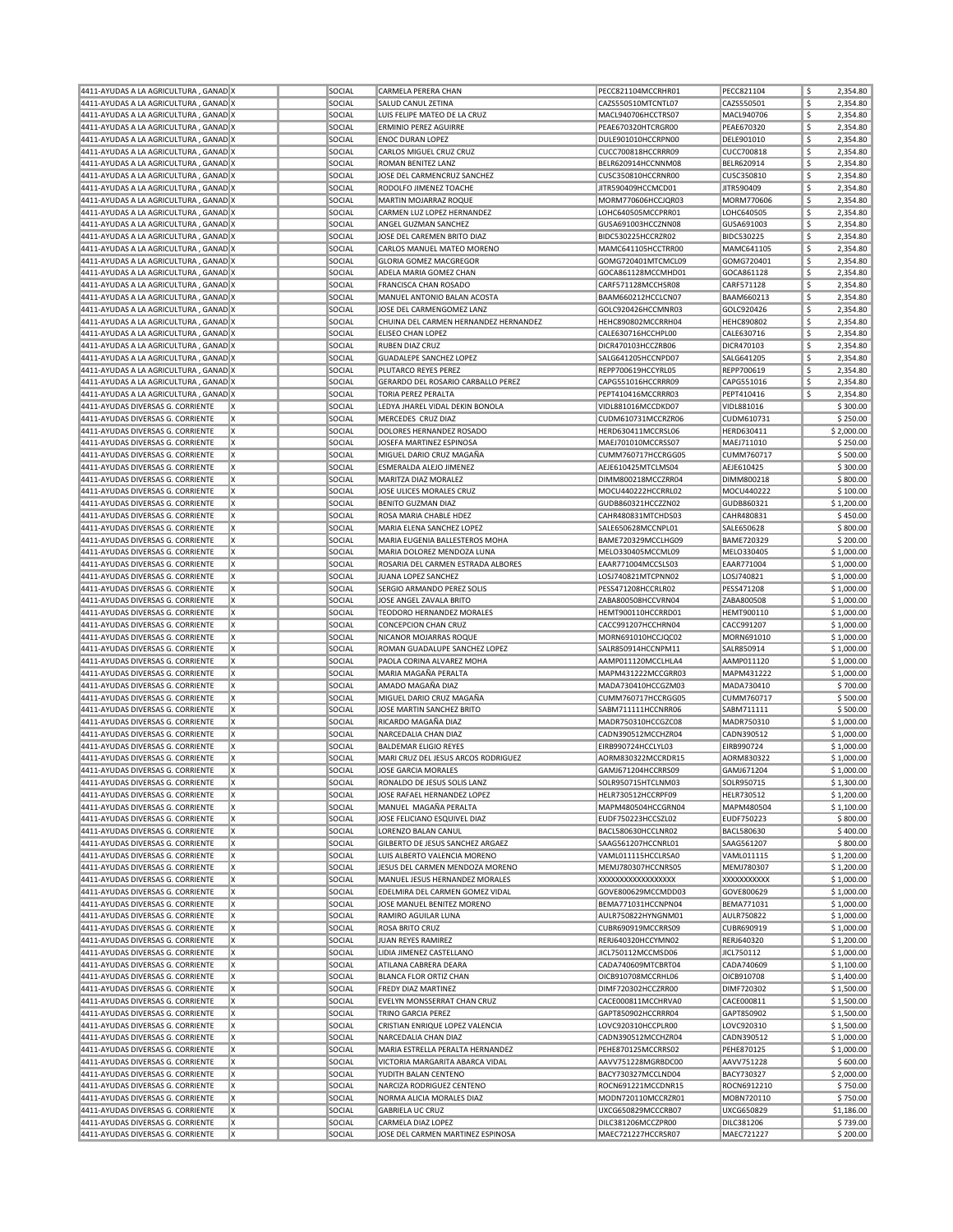| 4411-AYUDAS DIVERSAS G. CORRIENTE                                      |  | ΙX      | SOCIAL           | <b>ANTONIO BRITO DIAZ</b>                            | BIDA560724HCCRZN02                       | <b>BIDA560724</b>        | \$1,000.00               |
|------------------------------------------------------------------------|--|---------|------------------|------------------------------------------------------|------------------------------------------|--------------------------|--------------------------|
| 4411-AYUDAS DIVERSAS G. CORRIENTE                                      |  | X       | SOCIAL           | ALDO EUGENIO CENTENO PEREZ                           | CEPA990404HCCNRL05                       | CEPA990404               | \$200.00                 |
|                                                                        |  |         |                  |                                                      |                                          |                          |                          |
| 4411-AYUDAS DIVERSAS G. CORRIENTE                                      |  | X       | SOCIAL           | CARMEN DIAZ DIAZ                                     | DIDC560723MTCZZR04                       | DIDC560723               | \$1,700.00               |
| 4411-AYUDAS DIVERSAS G. CORRIENTE                                      |  | ΙX      | SOCIAL           | ANGEL JESUS ROSADO UC                                | ROUA9960328HCSCN00                       | <b>ROUA960328</b>        | \$1,800.00               |
| 4411-AYUDAS DIVERSAS G. CORRIENTE                                      |  | X       | SOCIAL           | JOAQUIN DEL CARMEN CRUZ VIDAL                        | CUVJ900810MCCRDQ01                       | CUVJ900810               | \$500.00                 |
|                                                                        |  |         |                  |                                                      |                                          |                          |                          |
| 4411-AYUDAS DIVERSAS G. CORRIENTE                                      |  | X       | SOCIAL           | JOAQUIN CAMARA PERALTA                               | CAPJ83009HCCMRQ04                        | CAPJ831009               | \$480.00                 |
| 4411-AYUDAS DIVERSAS G. CORRIENTE                                      |  | ΙX      | SOCIAL           | ILSE MAYTE CRUZ VELUETA                              | CUVI860310MCCRLL07                       | CUVI860910               | \$720.00                 |
| 4411-AYUDAS DIVERSAS G. CORRIENTE                                      |  | X       | SOCIAL           | ADRIANA JUAREZ UC                                    | JUUA920321MCCRCCD02                      | JUUA920321               | \$900.00                 |
| 4411-AYUDAS DIVERSAS G. CORRIENTE                                      |  | X       | SOCIAL           | YAHIR MIGUEL GUZMAN PERALTA                          | GUPY940818HTCZRH05                       | GUPY940818               | \$600.00                 |
|                                                                        |  |         |                  |                                                      |                                          |                          |                          |
| 4411-AYUDAS DIVERSAS G. CORRIENTE                                      |  | X       | SOCIAL           | JORGE JESUS BALAN ARCOS                              | BAAJB612138CCLRR03                       | <b>BAAJB612138</b>       | \$1,000.00               |
| 4411-AYUDAS DIVERSAS G. CORRIENTE                                      |  | ΙX      | SOCIAL           | ATILANO REYES LOPEZ                                  | RELA770617HCCYPT03                       | <b>RELA770617</b>        | \$800.00                 |
| 4411-AYUDAS DIVERSAS G. CORRIENTE                                      |  | X       | SOCIAL           | JOSE ROMAN CRUZ GONZALEZ                             | CUGR930107HCCRNM02                       | CUGR930107               | \$1,600.00               |
|                                                                        |  |         |                  |                                                      |                                          |                          |                          |
| 4411-AYUDAS DIVERSAS G. CORRIENTE                                      |  | X       | SOCIAL           | ANGELA MANTEJO REYES                                 | MORA601109MCCNYN07                       | MORA601109               | \$600.00                 |
| 4411-AYUDAS DIVERSAS G. CORRIENTE                                      |  | ΙX      | SOCIAL           | JUANA LOPEZ SANCHEZ                                  | LOSJ740821MTCPNN02                       | LOSJ740821               | \$400.00                 |
| 4411-AYUDAS DIVERSAS G. CORRIENTE                                      |  | X       | SOCIAL           | JUANITA DE LOS ANGELES MONTEJO MONTEJO               | MOMJ791101MCCNNN07                       | MOMJ791101               | \$1,400.00               |
|                                                                        |  | Ιx      | SOCIAL           | ANA DEL CARMEN MONTEJO REYES                         |                                          |                          |                          |
| 4411-AYUDAS DIVERSAS G. CORRIENTE                                      |  |         |                  |                                                      | MORA740418MCCNTN09                       | MORA740418               | \$1,800.00               |
| 4411-AYUDAS DIVERSAS G. CORRIENTE                                      |  | ΙX      | SOCIAL           | ELSY MARIA UC HERNANDEZ                              | UXHE710910MCCCRL05                       | UXHE710910               | \$400.00                 |
| 4411-AYUDAS DIVERSAS G. CORRIENTE                                      |  | X       | SOCIAL           | CARLOS FELIX DIAZ BENITEZ                            | DIBC440618HCCZNR00                       | DIBC440618               | \$400.00                 |
| 4411-AYUDAS DIVERSAS G. CORRIENTE                                      |  | X       | SOCIAL           | EDITH LOPEZ CANUL                                    | LOCE760526MTCPND01                       | LOCE760526               | \$121.00                 |
|                                                                        |  |         |                  |                                                      |                                          |                          |                          |
| 4411-AYUDAS DIVERSAS G. CORRIENTE                                      |  | X       | SOCIAL           | VIRGILIO JOAQUIN MORENO BENITEZ                      | MOBV711021HCCRNR11                       | MOBV711021               | \$200.00                 |
| 4411-AYUDAS DIVERSAS G. CORRIENTE                                      |  | ΙX      | SOCIAL           | JOSE DEL CARMEN BAUTISTA ARIAS                       | BAAC630104HCCTRR04                       | BAAC630104               | \$100.00                 |
| 4411-AYUDAS DIVERSAS G. CORRIENTE                                      |  | X       | SOCIAL           | INDILLORI ESQUIVEL RAMIREZ                           | EURI780328MCCSMN02                       | EURI780328               | \$500.00                 |
|                                                                        |  |         |                  |                                                      |                                          |                          |                          |
| 4411-AYUDAS DIVERSAS G. CORRIENTE                                      |  | X       | SOCIAL           | ATILANO MONTEJO REYES                                | MORA580106HCCNYT05                       | MORA580106               | \$500.00                 |
| 4411-AYUDAS DIVERSAS G. CORRIENTE                                      |  | ΙX      | SOCIAL           | JOAQUIN MARTINEZ LUNA                                | MALJ540924HCCRNQ01                       | MALJ540924               | \$500.00                 |
| 4411-AYUDAS DIVERSAS G. CORRIENTE                                      |  | X       | SOCIAL           | OLGA VIRGINIA GONZALEZ YNURRETA                      | GOYO760228MCCNNL00                       | GOYO7602280              | \$200.00                 |
|                                                                        |  | X       | SOCIAL           |                                                      | HERD630411MCCRSL06                       |                          | \$1,000.00               |
| 4411-AYUDAS DIVERSAS G. CORRIENTE                                      |  |         |                  | DOLORES HERNANDEZ ROSADO                             |                                          | HERD630411               |                          |
| 4411-AYUDAS DIVERSAS G. CORRIENTE                                      |  | ΙX      | SOCIAL           | SERGIO ARMANDO PEREZ SOLIS                           | PESS471208HCCRLR02                       | PESS471208               | \$500.00                 |
| 4411-AYUDAS DIVERSAS G. CORRIENTE                                      |  | ΙX      | SOCIAL           | JUANA LOPEZ SANCHEZ                                  | LOSJ740821MTCPNN02                       | LOSJ740821               | \$200.00                 |
| 4411-AYUDAS DIVERSAS G. CORRIENTE                                      |  | X       | SOCIAL           | ANGELA DEL CARMEN ZAVALA JIMENEZ                     | ZAJA800913MCCVMN01                       | ZAJA800913               | \$379.00                 |
|                                                                        |  |         |                  |                                                      |                                          |                          |                          |
| 4411-AYUDAS DIVERSAS G. CORRIENTE                                      |  | X       | SOCIAL           | LOYDA CONCEPCION DEL CARMEN LOPEZ SOLIS              | LOSL941208MTCPLY07                       | LOSL941208               | \$5,000.00               |
| 4411-AYUDAS DIVERSAS G. CORRIENTE                                      |  | ΙX      | SOCIAL           | ISMAEL GUZMAN LOPEZ                                  | GULI74309HCCZPS02                        | GULI740309               | \$3,000.00               |
| 4411-AYUDAS DIVERSAS G. CORRIENTE                                      |  | X       | SOCIAL           | AGUSTIN RIOS PEÑA                                    | RIPA830923MCCSXG06                       | RIPA830923               | \$2,500.00               |
|                                                                        |  |         |                  |                                                      |                                          |                          |                          |
| 4411-AYUDAS DIVERSAS G. CORRIENTE                                      |  | X       | SOCIAL           | SONIA UC DIAZ                                        | UXDS871114MCCCZN04                       | UXDS871117               | \$1,200.00               |
| 4411-AYUDAS DIVERSAS G. CORRIENTE                                      |  | ΙX      | SOCIAL           | JOSE DEL CARMEN BAUTISTA ARIAS                       | BAAC630104HCCTRR04                       | BAAC630104               | \$1,200.00               |
| 4411-AYUDAS DIVERSAS G. CORRIENTE                                      |  | X       | SOCIAL           | BALDEMAR CRUZ CHAN                                   | CUCB610818HCCRHL00                       | <b>CUCB610818</b>        | \$1,600.00               |
|                                                                        |  |         |                  |                                                      |                                          |                          |                          |
| 4411-AYUDAS DIVERSAS G. CORRIENTE                                      |  | ΙX      | SOCIAL           | ERNESTO ENRIQUE SANCHEZ SALVADOR                     | SASE650215HCCNLR03                       | SASE650215               | \$1,400.00               |
| 4411-AYUDAS DIVERSAS G. CORRIENTE                                      |  | ΙX      | SOCIAL           | JOSE ZAVALA AVILA                                    | ZAAJ700904HCCVVS07                       | ZAAJ700904               | \$1,400.00               |
| 4411-AYUDAS DIVERSAS G. CORRIENTE                                      |  | X       | SOCIAL           | BENJAMIN BENITEZ BALAN                               | BEBB640120HCCNLN06                       | BEBB640120               | \$1,000.00               |
| 4411-AYUDAS DIVERSAS G. CORRIENTE                                      |  | ΙX      | SOCIAL           | OSWALDO RODRIGUEZ MOHA                               | ROMO781203HCCDHS09                       | ROMO781203               | \$1,500.00               |
|                                                                        |  |         |                  |                                                      |                                          |                          |                          |
| 4411-AYUDAS DIVERSAS G. CORRIENTE                                      |  | X       | SOCIAL           | MARIA VICTORIA CRUZ MAGAÑA                           | CUMV791027MCCRGC03                       | CUMV791027               | \$1,300.00               |
| 4411-AYUDAS DIVERSAS G. CORRIENTE                                      |  | ΙX      | SOCIAL           | VICTOR MARTIN CRUZ MAGAÑA                            | CUMV730112HCCRGC07                       | CUMV7301120              | \$1,400.00               |
| 4411-AYUDAS DIVERSAS G. CORRIENTE                                      |  | X       | SOCIAL           | MARISELA RAMIREZ HERNANDEZ                           | RAHM761222MCCMRR08                       | RAHM761222               | \$1,500.00               |
|                                                                        |  |         |                  |                                                      |                                          |                          |                          |
| 4411-AYUDAS DIVERSAS G. CORRIENTE                                      |  | X       | SOCIAL           | ESPERANZA DEL CARMEN MARTINEZ DEL CARMEN             | MAHE790408MCCRRS00                       | MAHE790408               | \$1,500.00               |
| 4411-AYUDAS DIVERSAS G. CORRIENTE                                      |  | ΙX      | SOCIAL           | <b>GRACIELA CRUZ UC</b>                              | CUUG610120MCCRCR09                       | CUUG610120               | \$1,100.00               |
| 4411-AYUDAS DIVERSAS G. CORRIENTE                                      |  | X       | SOCIAL           | MARIA EUGENIA BALLESTEROS MOHA                       | BAME720329MCCLHG09                       | <b>BAME720329</b>        | \$1,000.00               |
| 4411-AYUDAS DIVERSAS G. CORRIENTE                                      |  | X       | SOCIAL           | ADRIANA CORNELIO RODRIGUEZ                           | CORA810925MTCRDD03                       | CORA810925               | \$1,000.00               |
|                                                                        |  |         |                  |                                                      |                                          |                          |                          |
| 4411-AYUDAS DIVERSAS G. CORRIENTE                                      |  | ΙX      | SOCIAL           | AMAURI ACOSTA DIAZ                                   | AODA781229HCCCZM08                       | AODA781229               | \$900.00                 |
| 4411-AYUDAS DIVERSAS G. CORRIENTE                                      |  | Ιx      | SOCIAL           | RUBI LISBET DIAZ                                     | DIXR650123MCCZXB08                       | DIXR650123               | \$1,500.00               |
| 4411-AYUDAS DIVERSAS G. CORRIENTE                                      |  | X       | SOCIAL           | JUANA LOPEZ SANCHEZ                                  | LOSJ740821MTCPNN02                       | LOSJ740821               | \$1,500.00               |
|                                                                        |  |         |                  |                                                      |                                          |                          |                          |
| 4411-AYUDAS DIVERSAS G. CORRIENTE                                      |  | X       | SOCIAL           | ABRAHAM DIAZ REYES                                   | DIRA661112HCCZYB04                       | DIRA661112               | \$1,000.00               |
| 4411-AYUDAS DIVERSAS G. CORRIENTE                                      |  | ΙX      | SOCIAL           | JAQUELINE SOLIS CRUZ                                 | SOCJ690708MCCLRQ06                       | SOCJ690708               | \$1,000.00               |
| 4411-AYUDAS DIVERSAS G. CORRIENTE                                      |  | X       | SOCIAL           | ROSA VICTORIA MOHA NARVAEZ                           | MONR880831MCCHRS02                       | MONR880831               | \$1,000.00               |
|                                                                        |  | ΙX      | SOCIAL           |                                                      |                                          | CAVL540718               | \$2,500.00               |
| 4411-AYUDAS DIVERSAS G. CORRIENTE                                      |  |         |                  | LEONIDES CHAVEZ VERA                                 | CAVL540718MCCHRN08                       |                          |                          |
| 4411-AYUDAS DIVERSAS G. CORRIENTE                                      |  | X       | SOCIAL           | AGUSTIN CRUZ MAGAÑA                                  | CUMA740501HCCRGG07                       | CUMA740501               | \$6,750.00               |
| 4411-AYUDAS DIVERSAS G. CORRIENTE                                      |  | X       | SOCIAL           | MARIA CRUZ ROSADO COJ                                | ROCC490821MCCSJR02                       | ROCC490821               | \$1,500.00               |
| 4411-AYUDAS DIVERSAS G. CORRIENTE                                      |  | Ιx      | SOCIAL           | VICTORIA VELUETA ESQUIVEL                            | VEV670803MCCCLSC03                       | VEV670803                | \$1,700.00               |
|                                                                        |  |         |                  |                                                      |                                          |                          |                          |
| 4411-AYUDAS DIVERSAS G. CORRIENTE                                      |  | Ιx      | SOCIAL           | <b>AGUSTIN LOPEZ CRUZ</b>                            | LXCA410517HCCPRG03                       | LXCA410517               | \$150.00                 |
| 4411-AYUDAS DIVERSAS G. CORRIENTE                                      |  |         | <b>SOCIAL</b>    | JOAQUIN JAVIER REYES CRUZ                            | RECJ92083HCCYRQ01                        | <b>RECJ920830</b>        | \$300.00                 |
| 4411-AYUDAS DIVERSAS G. CORRIENTE                                      |  | X       | SOCIAL           | CRISTIAN DEL CARMEN TOZCA ROSADO                     | TORC920924HCCZSR08                       | TORC920924               | \$200.00                 |
|                                                                        |  |         |                  |                                                      |                                          |                          |                          |
| 4411-AYUDAS DIVERSAS G. CORRIENTE                                      |  | X       | SOCIAL           | FRANCISCO LASTRA DIAZ                                | LADF660912CCSZR05                        | LADF660912               | \$200.00                 |
| 4411-AYUDAS DIVERSAS G. CORRIENTE                                      |  | X       | SOCIAL           | JOSE MANUEL BENITEZ MORENO                           | BEMA771031HCCNPN04                       | <b>BEMA771031</b>        | \$200.00                 |
| 4411-AYUDAS DIVERSAS G. CORRIENTE                                      |  | ΙX.     | SOCIAL           | BARTOLO GONZALEZ CHAN                                | GOCB560120HCCNHR02                       | GOCB560120               | \$750.00                 |
| 4411-AYUDAS DIVERSAS G. CORRIENTE                                      |  | X       | SOCIAL           | ROMANA RODRIGUEZ LOPEZ                               | ROLR510915MCCDPM01                       | ROLR510915               | \$500.00                 |
|                                                                        |  |         |                  |                                                      |                                          |                          |                          |
| 4411-AYUDAS DIVERSAS G. CORRIENTE                                      |  | X       | SOCIAL           | VIRGILIO JOAQUIN MORENO BENITEZ                      | MOBV711021HCCRNR11                       | MOBV711021               | \$650.00                 |
| 4411-AYUDAS DIVERSAS G. CORRIENTE                                      |  | X       | SOCIAL           | MARIA DEL ROSARIO GOMEZ LOPEZ                        | GOLR560925MCCMPS06                       | GOLR560925               | \$1,125.00               |
| 4411-AYUDAS DIVERSAS G. CORRIENTE                                      |  | ΙX      | SOCIAL           | FLORITA BAUTISTA DURAN                               | BADF911230MCCTRL09                       | BADF911230               | \$1,230.00               |
|                                                                        |  |         |                  |                                                      | GAGM920929MTCRMG00                       |                          |                          |
| 4411-AYUDAS DIVERSAS G. CORRIENTE                                      |  | ΙX      | SOCIAL           | MIGUELINA GARCIA GOMEZ                               |                                          | GAGM920929               | \$1,125.00               |
| 4411-AYUDAS DIVERSAS G. CORRIENTE                                      |  | X       | SOCIAL           | ATILANO MONTEJO REYES                                | MORA580106HCCNYT05                       | MORA580106               | \$300.00                 |
| 4411-AYUDAS DIVERSAS G. CORRIENTE                                      |  | X       | SOCIAL           | JUANA LOPEZ SANCHEZ                                  | LOSJ740821MTCPNN02                       | LOSJ740821               | \$100.00                 |
| 4411-AYUDAS DIVERSAS G. CORRIENTE                                      |  | X       | SOCIAL           | DOLORES HERNANDEZ ROSADO                             | HERD630411MCCRSL06                       | HERD630411               | \$1,000.00               |
|                                                                        |  |         |                  |                                                      |                                          |                          |                          |
| 4411-AYUDAS DIVERSAS G. CORRIENTE                                      |  |         |                  |                                                      |                                          |                          |                          |
| 4411-AYUDAS DIVERSAS G. CORRIENTE                                      |  | Ιx      | SOCIAL           | ROSA ELIGIO VIDAL                                    | EIVR740617MCCLDS05                       | EIVR740617               | \$250.00                 |
|                                                                        |  | ΙX      | SOCIAL           | <b>GRACIELA CRUZ UC</b>                              | CUUG610120MCCRCR09                       | CUUG610120               | \$1,000.00               |
|                                                                        |  |         |                  |                                                      |                                          |                          |                          |
| 4411-AYUDAS DIVERSAS G. CORRIENTE                                      |  | X       | SOCIAL           | SALOME DE LOURDES SALVADOR GOMEZ                     | SAGS890211MTCLML03                       | SAGS890211               | \$1,200.00               |
| 4411-AYUDAS DIVERSAS G. CORRIENTE                                      |  | X       | SOCIAL           | JOSEFA CANDELARIA DZUL CHI                           | DUCJ700917MCCZHS05                       | DUCJ700917               | \$1,200.00               |
| 4411-AYUDAS DIVERSAS G. CORRIENTE                                      |  | X       | SOCIAL           | LIZ AZUCENA RODRIGUEZ BALLINA                        | ROBL851204MCCDLZ04                       | ROBL851204               | \$700.00                 |
|                                                                        |  |         |                  |                                                      |                                          |                          |                          |
| 4411-AYUDAS DIVERSAS G. CORRIENTE                                      |  | ΙX      | SOCIAL           | BARTOLO GONZALEZ CHAN                                | GOCB560120HCCNHR02                       | GOCB560120               | \$750.00                 |
| 4411-AYUDAS DIVERSAS G. CORRIENTE                                      |  | ΙX      | SOCIAL           | MARIA DE LOS ANGELES BAUTISTA DURAN                  | BADA981026MCCTRN05                       | BADA981026               | \$750.00                 |
| 4411-AYUDAS DIVERSAS G. CORRIENTE                                      |  | X       | SOCIAL           | JOSE ALBERTO CRUZ SANCHEZ                            | CUSA680223HTCRNL03                       | CUSA680223               | \$500.00                 |
|                                                                        |  |         |                  |                                                      |                                          |                          |                          |
| 4411-AYUDAS DIVERSAS G. CORRIENTE                                      |  | X       | SOCIAL           | DOLORES HERNANDEZ ROSADO                             | HERD630411MCCRSL06                       | HERD630411               | \$2,000.00               |
| 4411-AYUDAS DIVERSAS G. CORRIENTE                                      |  | ΙX      | SOCIAL           | CARMEN MARTINEZ ZAVALA                               | MAZC760930HCCRVR09                       | MAZC760930               | \$800.00                 |
| 4411-AYUDAS DIVERSAS G. CORRIENTE                                      |  | Ιx      | SOCIAL           | LINO PERALTA MORENO                                  | PEML710923HCCRRN07                       | PEML710923               | \$1,000.00               |
| 4411-AYUDAS DIVERSAS G. CORRIENTE                                      |  | ΙX.     | SOCIAL           | DIONICIO RAMOS ARIAS                                 | RAAD861102HCSMRN05                       | RAAD861102               | \$1,000.00               |
|                                                                        |  |         |                  |                                                      |                                          |                          |                          |
| 4411-AYUDAS DIVERSAS G. CORRIENTE                                      |  | X       | SOCIAL           | GUADALUPE GABRIELA ZAVALA MAY                        | ZAMG650507MCCVYD02                       | ZAMG650507               | \$1,000.00               |
| 4411-AYUDAS DIVERSAS G. CORRIENTE                                      |  | X       | SOCIAL           | ELISABET ARGAEZ DIAZ                                 | AADE48918MTCRZL14                        | AADE48918                | \$800.00                 |
| 4411-AYUDAS DIVERSAS G. CORRIENTE                                      |  | X       | SOCIAL           | TATIANA DEL CARMEN LUNA MORALES                      | LUMT930112MCCRT00                        | LUMT930112               | \$900.00                 |
|                                                                        |  |         |                  |                                                      |                                          |                          |                          |
| 4411-AYUDAS DIVERSAS G. CORRIENTE<br>4411-AYUDAS DIVERSAS G. CORRIENTE |  | ΙX<br>X | SOCIAL<br>SOCIAL | ALICIA ORTIZ SANCHEZ<br><b>VICENTA LOPEZ CABRERA</b> | OISA840412MTCRNL01<br>LOCV651108MTCPBC03 | OISA840412<br>LOCV651108 | \$1,000.00<br>\$1,100.00 |